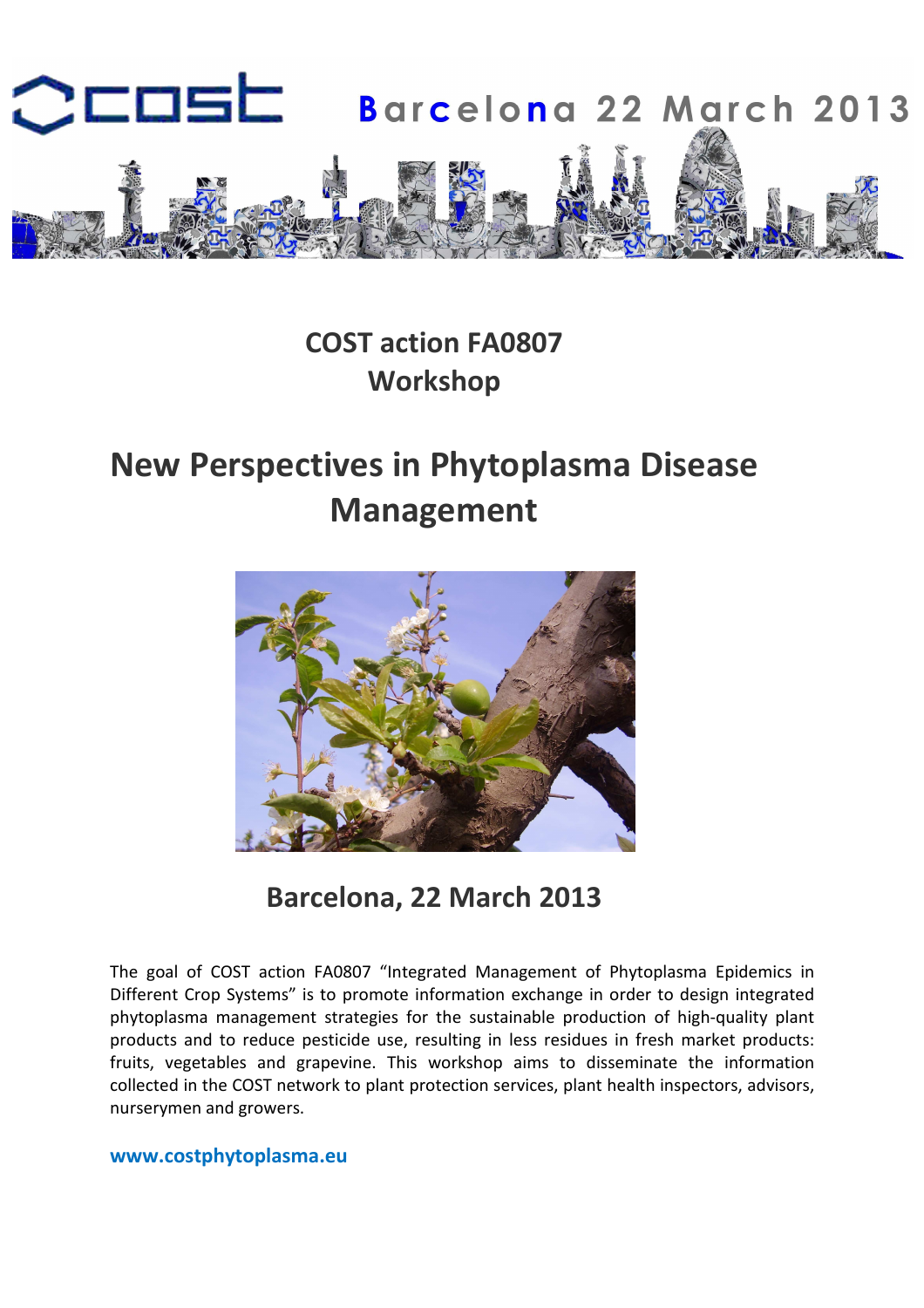#### General information

Phytoplasmas are insect-transmitted plant pathogenic prokaryotes associated with serious diseases in important crops such as grapevine, vegetables, corn, sugar beet, oil-seed crops and fruit trees. Recent advances in phytoplasma genomics have generated an impetus for research into control and management of these diseases. This Action integrates European phytoplasma research, enabling research funds to be used more efficiently by reducing duplication of efforts. New approaches for disease management, improved diagnostic methods, reduction of disease spread, improvement of insect-vector monitoring and a reduction in the pesticides used for control were achieved and harmonized.

The COST action FA0807 is composed of four working groups:

- WG 1: Early detection and diagnostics
- WG 2: Epidemiology and vector ecology
- WG 3: Crop systems and control
- WG 4: Phytoplasma/host interactions

The workshop will present the most recent information obtained with special attention to the management of phytoplasma diseases (WG3).

The coordinators of working group 3, Wolfgang Jarausch and Ester Torres, invite you to attend this workshop. It will present in one day a clear and exhaustive summary of the new perspectives of phytoplasma disease management.

## Organising committee

Amparo Laviña, IRTA, Institut de Recerca i Tecnologia Agroalimentàries, Cabrils, Spain Assumpció Batlle, IRTA, Institut de Recerca i Tecnologia Agroalimentàries, Cabrils, Spain Ester Torres, Laboratori de Sanitat Vegetal, Generalitat de Catalunya, Cabrils, Spain Wolfgang Jarausch, AlPlanta - Institute for Plant Research, Neustadt/W., Germany Assunta Bertaccini, Alma Mater Studiorum, University of Bologna, Italy

Generalitat de Catalunya Departament d'Agricultura, Ramaderia, Pesca, Alimentació i Medi Natural









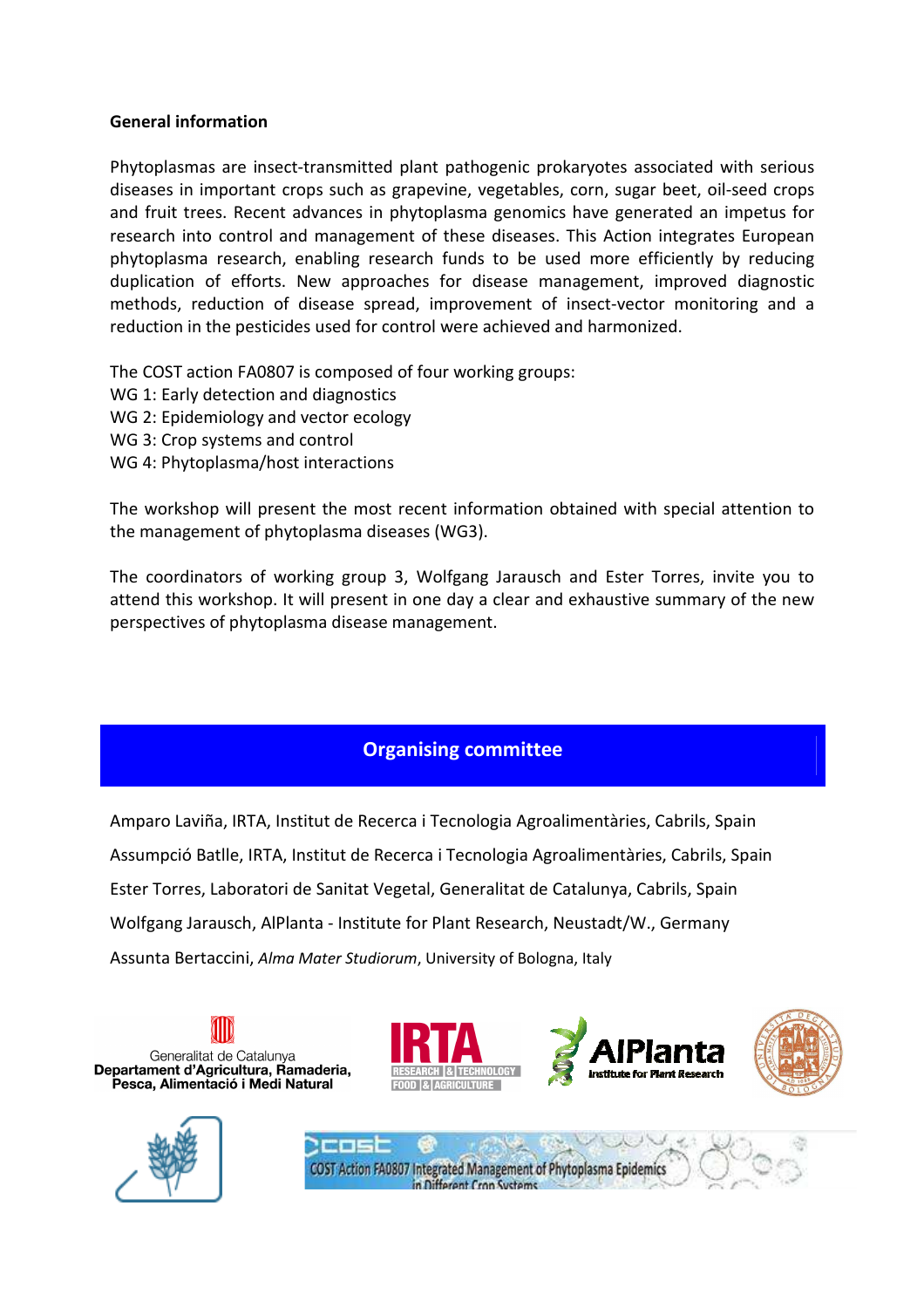## Workshop program

9:00 – 10:30

- Welcome (Assunta Bertaccini & Wolfgang Jarausch)
	- o Outlook on relevant phytoplasma diseases (Assunta Bertaccini, Bojan Duduk)
- Spread of phytoplasma diseases by insect vectors: consequences for risk assessment
	- o Introduction (Barbara Jarausch & Phyllis Weintraub)
	- o Actual distribution of fruit tree and grapevine phytoplasma diseases and their vectors (Rosemarie Tedeschi, Barbara Jarausch & Duska Delic, Phyllis Weintraub)
	- o Spread of fruit tree phytoplasma diseases (Barbara Jarausch & Nicolas Sauvion, Wolfgang Jarausch)
	- o Spread of grapevine phytoplasma diseases (Xavier Foissac & Michael Maixner)

10:30 – 11:00 Coffee break

#### 11:00 – 13:00

- Management of phytoplasma diseases through vector control
	- o Fruit tree phytoplasma diseases
		- Direct vector control (Tim Belien)
		- **Innovative vector control (Astrid Eben & Jürgen Gross)**
	- o grapevine phytoplasma diseases
		- **Flavescence dorée (Nicola Mori/Domenico Bosco & Josep Rahola,** N.N.)
		- **Bois noir (Michael Maixner & Nicola Mori)**
- Role of propagation material (Bojan Duduk & Nicola Mori)
- Rules and regulations related to phytoplasma-free materials (Jordi Giné)

13:00 – 14:30 Lunch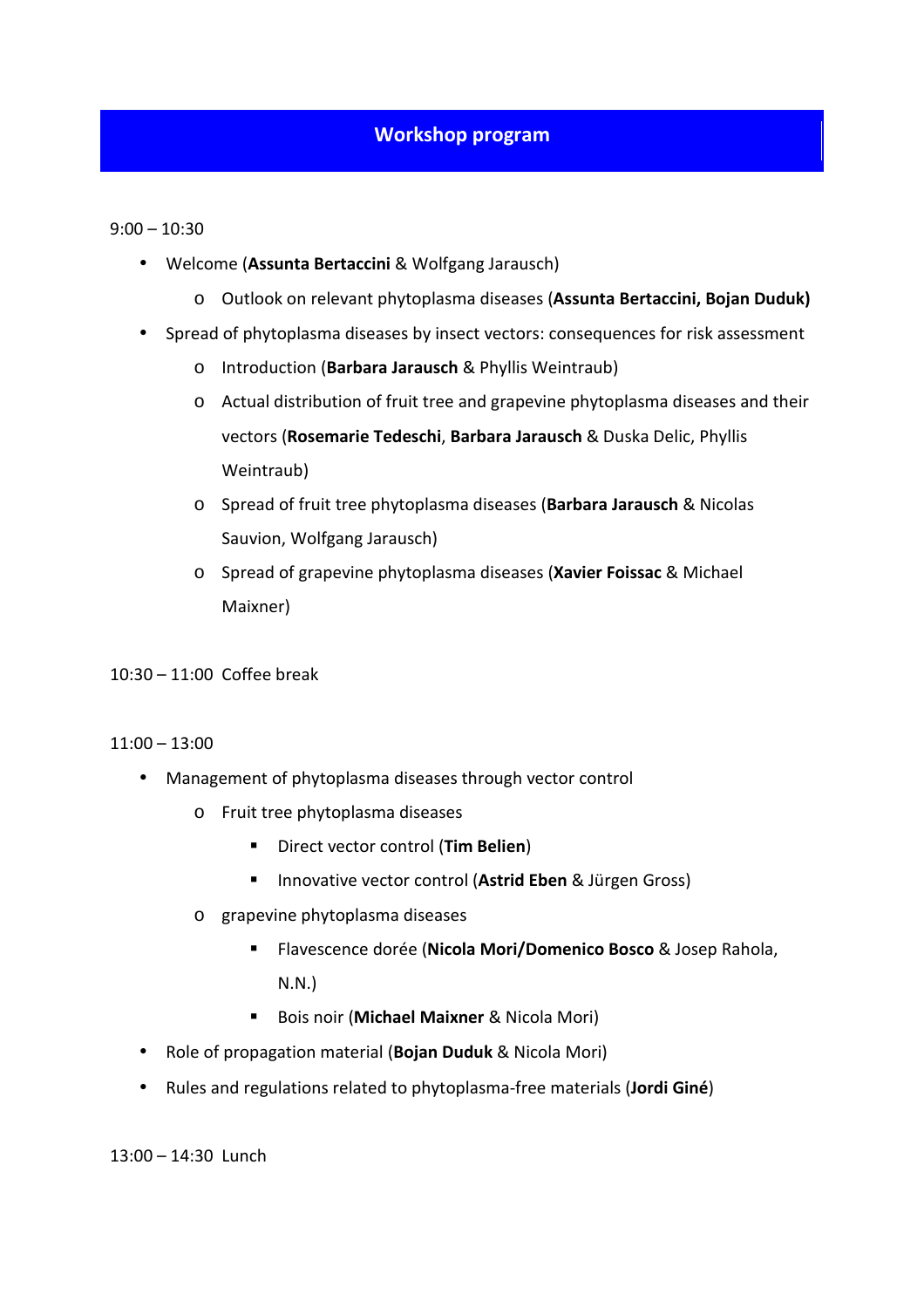14:30 – 16:00

- Invited presentations of representatives of grower's associations from different European countries
- General discussion

#### 16:00 – 17:30

- Perspectives for the management of phytoplasma diseases through genetic or induced resistance
	- o Management of fruit tree and grapevine phytoplasma diseases through genetic resistance (Wolfgang Jarausch & Elisa Angelini)
	- o What can we learn from the phenomenon of "recovery"? (Rita Musetti)
	- o What can we expect from resistance inducers? (Gianfranco Romanazzi)
	- o Perspectives of endophytes as biocontrol agents in the management of phytoplasma diseases (Piero Bianco)

17:30 Closing

#### The venue

The meeting will be held in the Hotel Acevi Villarroel, located in downtown Barcelona, just a few meters of the Barcelona Fair, Plaza España, Rambla de Catalunya and Passeig de Gracia, Well communicated by subway, bus and very close to Sants train station. Barcelona is a cosmopolitan city, which the Mediterranean opens to the rest of the world, establishing a bond with other cultures and producing a history marked by diversity. Magnificent examples of artistic trends throughout the ages can be found here providing a great Romanesque, Gothic and above all Modernista legacy, the latter represented by the work of architectural genius Antoni Gaudí. In recent years Barcelona has established itself as a focus for new trends from around the world.

The diverse geography and climates, combining mountains, hills, forests, planes, river deltas and seashores, give Catalonia privileged natural conditions. Catalonia's agriculture profits from these assets and offers a wide and rich variety of quality products

For further information see: www.bcn.cat

www.acevihotels.com/html/en/villarroel/villarroel.html